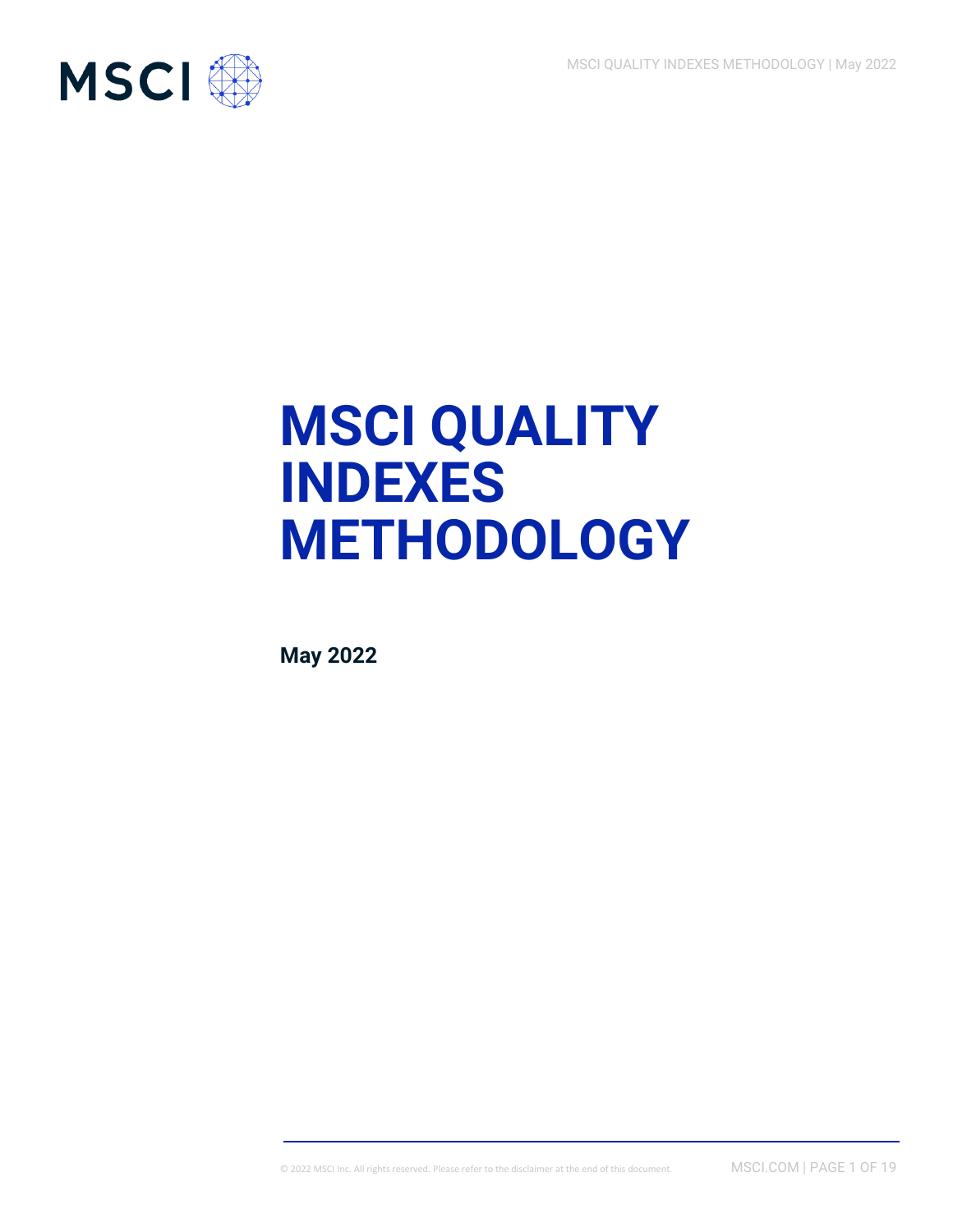

| <b>Contents</b> |                                                              |  |  |  |  |
|-----------------|--------------------------------------------------------------|--|--|--|--|
|                 |                                                              |  |  |  |  |
|                 | 2.1                                                          |  |  |  |  |
|                 | 2.2                                                          |  |  |  |  |
|                 | 2.2.1                                                        |  |  |  |  |
|                 | 2.2.2                                                        |  |  |  |  |
|                 | 2.2.3                                                        |  |  |  |  |
|                 |                                                              |  |  |  |  |
|                 |                                                              |  |  |  |  |
|                 |                                                              |  |  |  |  |
|                 |                                                              |  |  |  |  |
|                 | 3.1.1                                                        |  |  |  |  |
|                 |                                                              |  |  |  |  |
|                 | Appendix I: Calculation of Fundamental Variable 10           |  |  |  |  |
|                 |                                                              |  |  |  |  |
|                 | Appendix III: Rules to Determine Fixed Number of Securities  |  |  |  |  |
|                 | at Initial Construction and in Ongoing Rebalancing           |  |  |  |  |
|                 |                                                              |  |  |  |  |
|                 | Appendix V: Constructing MSCI Quality Tilt Index             |  |  |  |  |
|                 | <b>Appendix VI: Constructing MSCI Sector Neutral Quality</b> |  |  |  |  |
|                 |                                                              |  |  |  |  |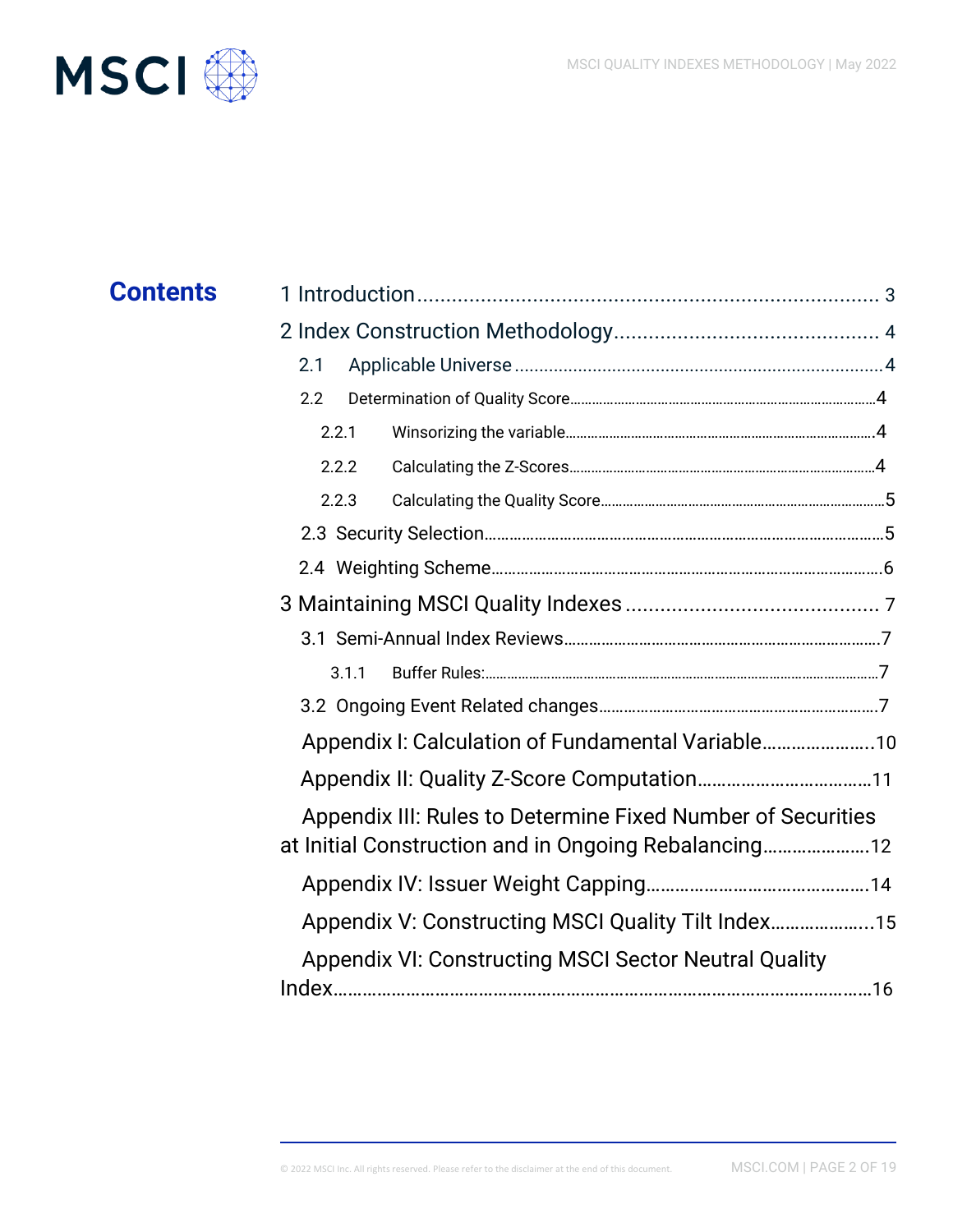

# **1 Introduction**

The MSCI Quality Indexes aim to reflect the performance of a quality growth strategy. Quality growth companies are characterized as companies with durable business models and sustainable competitive advantages. Companies that tend to have high ROE, stable earnings that are uncorrelated with the broad business cycle, and strong balance sheets with low financial leverage are targeted for quality growth. MSCI categorizes the MSCI Quality Indexes as Factor Indexes, which are designed to reflect the systematic elements of particular investment styles or strategies. While capitalization weighted indexes aim to represent the broad market beta, there may be additional sources of systematic return associated with particular investment styles and strategies, such as value, momentum, volatility, etc., that could be represented through alternatively weighted indexes. The Quality factor is complementary to other systematic factors such as Size, Value and Low Volatility.

The MSCI Quality Indexes aim to reflect the performance of the Quality factor with a simple and transparent methodology while ensuring reasonably high trading liquidity and investment capacity of constituent companies, as well as moderate Index turnover. Quality is an objective measure of certain historical variables and is not an endorsement or recommendation by MSCI as to the future performance of any constituents or the index.

With an aim to more heavily weight the Quality factor, the MSCI Quality Indexes are constructed by selecting a set number of securities from the Parent Index (defined below) with the highest Quality Scores (defined in Section 2). The market capitalization of securities is then weighted based on the Quality Score.

In addition to the MSCI Quality Indexes, MSCI also constructs the MSCI Quality Tilt Indexes and the MSCI Sector Neutral Quality Indexes.

The MSCI Quality Tilt Indexes are constructed by including all the constituents in the Parent Index and applying Quality tilt on the market capitalization weights of securities. Please refer to Appendix V for further details on the methodology of MSCI Quality Tilt Indexes.

The MSCI Sector Neutral Quality Index aims to reflect the performance of securities that exhibit stronger quality characteristics relative to their peers within the same General Industry Classification Standard (GICS®) Sector. They are constructed by using the Quality Score that is computed within the sector. The index methodology also targets minimal active weights on sectors while ensuring reasonably high trading liquidity and investment capacity of constituent companies. Please refer to Appendix VI for further details on the methodology of MSCI Sector Neutral Quality Indexes.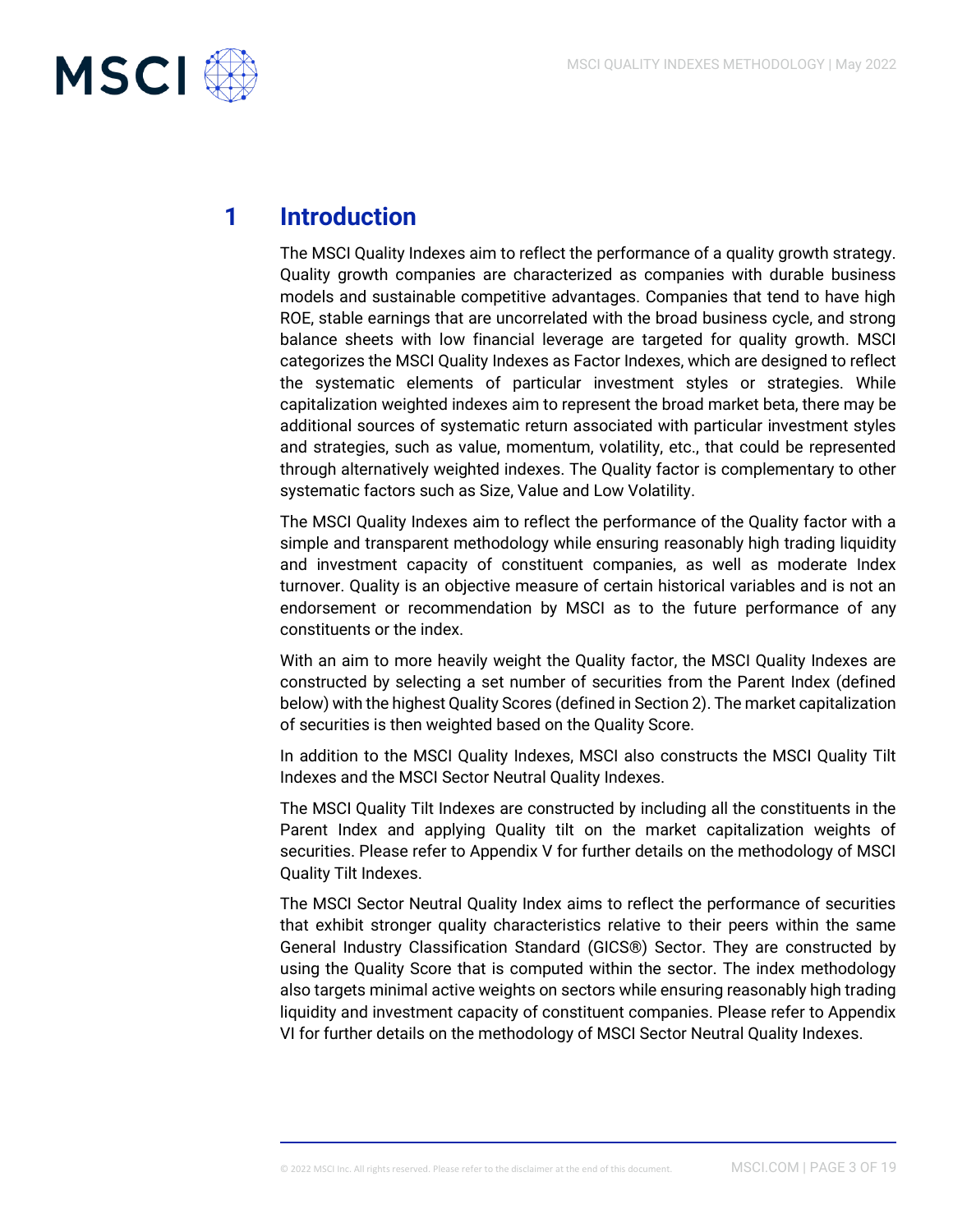

# **2 Index Construction Methodology**

# **2.1 APPLICABLE UNIVERSE**

The applicable universe includes all the existing constituents of an underlying MSCI index (herein, a "Parent Index"). This approach aims to provide an opportunity set with sufficient liquidity and capacity. The relevant MSCI Parent Index would be any Country or Regional Index.

### **2.2 DETERMINATION OF QUALITY SCORE**

The Quality score for each security is calculated by combining Z-Scores of three winsorized fundamental variables, namely Return on Equity, Debt to Equity and Earnings Variability. The details of the calculation of the fundamental variables are provided in Appendix I. The formula used in the daily return calculation of the MSCI Short Daily Indexes is as follows:

#### **2.2.1 WINSORIZING THE VARIABLE**

As part of the standardization process, outlier fundamental variable values are winsorized to ensure that the average values used to standardize the variables are less affected by extreme values. To do this, for a given variable, the values for all securities are first ranked in ascending order within each MSCI Parent Index. Missing values are excluded from the ranking. Then, for securities that lie below the 5th percentile rank or above the 95th percentile rank, their value is set equal to the value of the 5th percentile ranked or 95th percentile ranked security, as applicable. This process is repeated for each of the three fundamental variables.

#### **Example: Winsorization**

For example, assume there are 200 securities ranked in ascending order of the variable value. The 5th percentile security is the 10th ranked security and the 95th percentile security is the 191st ranked security. For all the securities ranked from 1 through 9, their values become equal to the value of the 10th ranked security. Meanwhile, for all securities ranked from 192 through 200, their values become equal to the value of the 191st ranked security.

### **2.2.2 CALCULATING THE Z-SCORES:**

After winsorizing all the three variables within each MSCI Parent Index, the Z-Score for each of the three variables for each security can be calculated using the mean and standard deviation of the relevant variable within each MSCI Parent Index.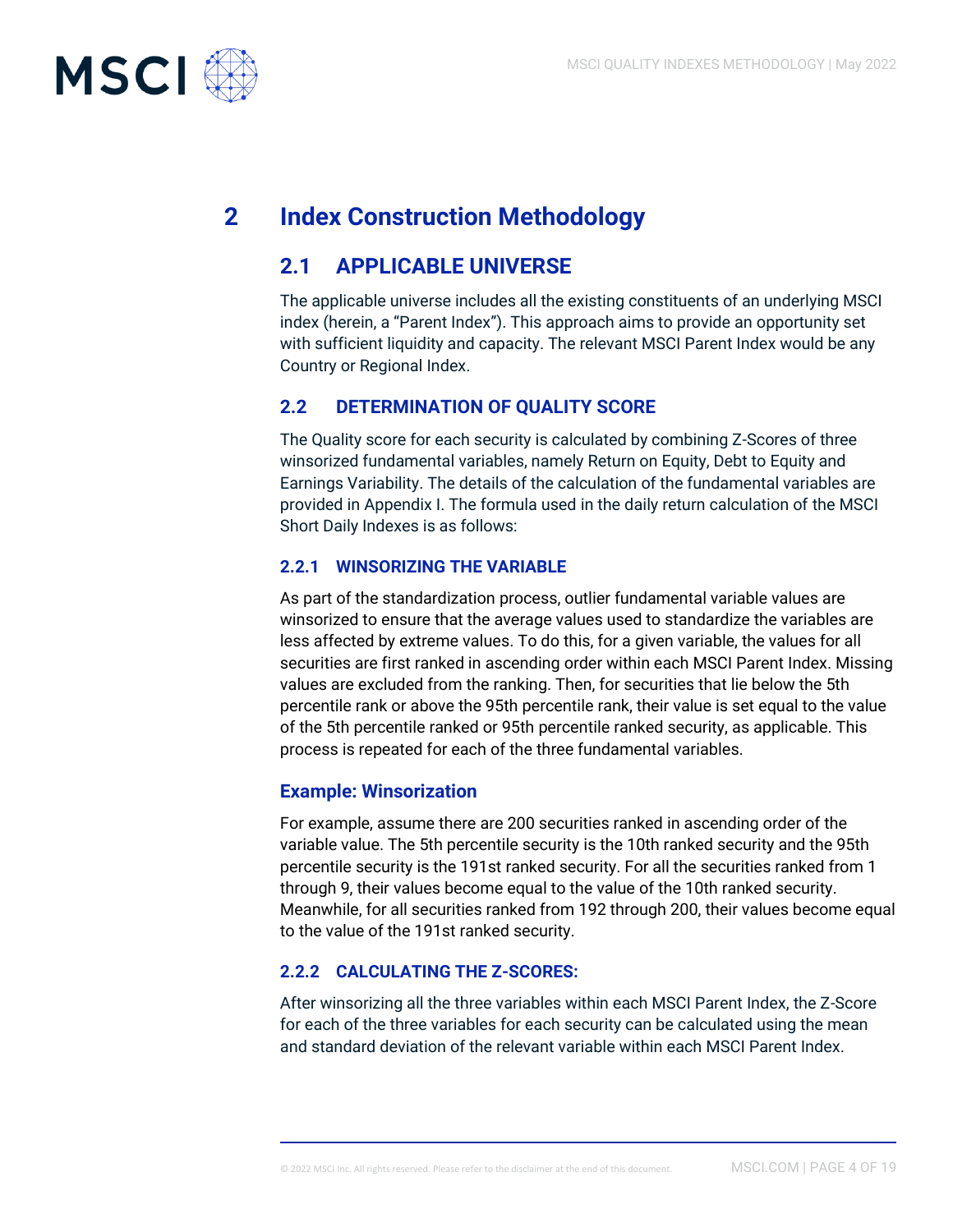

Computing a Z-Score is a widely used method of standardizing a variable in order to combine it with other variables that may have a different unit of measurement or a different scale. Because it has a mean value of 0 and standard deviation of 1, the value of z-scores show how many standard deviation a given value lies from the mean.

The Z-Score is defined as follows for ROE (Return on Equity):

$$
z = \frac{(x - \mu)}{\sigma}
$$

A negative Z score is calculated to ensure that a security having higher Debt to Equity or higher Earnings Variability gets a lower respective Z-Score.

#### **2.2.3 CALCULATING THE QUALITY SCORE**

After standardizing each of the three variable values for each security, MSCI calculates a composite Quality Z-Score for each security. The Quality Z-Scores are computed by averaging the Z scores of all the three fundamental descriptor as calculated in section 2.2.2. Computation of the Quality Z Score also depends on the availability of fundamental variables as described in Appendix II.

The Quality Score is then computed from the composite Quality Z Score as follows:

*Quality Score* = 
$$
\begin{cases} 1 + Z, & Z > 0 \\ (1 - Z)^{-1}, & Z < 0 \end{cases}
$$

Where Z is the composite Quality Z Score determined in the previous step.

# **2.3 SECURITY SELECTION:**

The MSCI Quality Index is constructed using a fixed number of securities approach. All the existing constituents of the relevant MSCI Parent Index are ranked based on their Quality Scores. If multiple securities have the same Quality Score, then the security having a higher weight in the Parent Index is given a higher rank. A fixed number of securities with the highest positive Quality Scores are predetermined for every MSCI Quality Index at initial construction with an aim to attain a high exposure to the Quality factor while maintaining sufficient index market capitalization and number of securities coverage. Rules for arriving at a fixed number of constituents at initial construction are explained in Appendix III. The fixed number for security selection determined at initial construction is evaluated at every Semi-Annual Index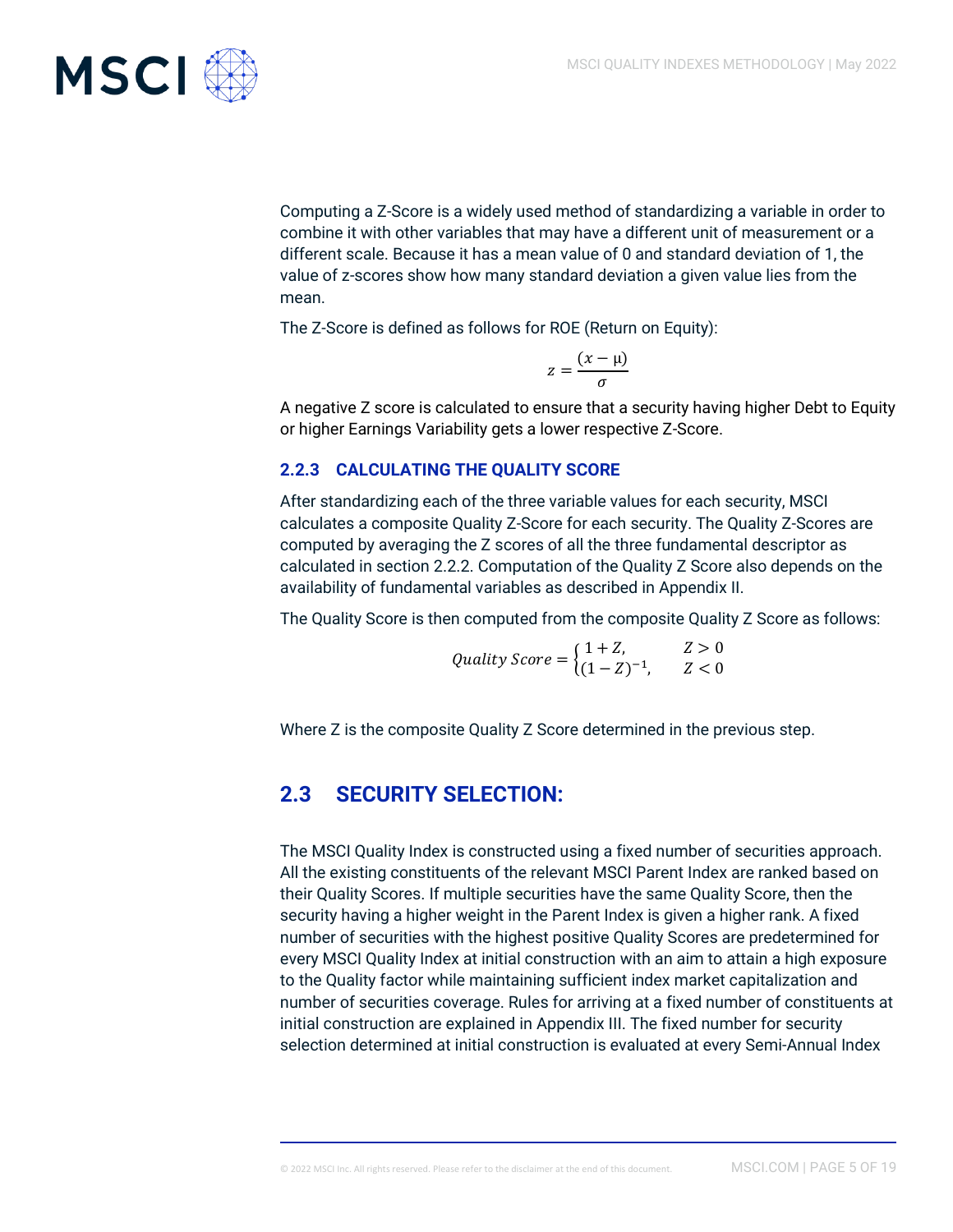

Review (SAIR) to ensure that the Quality universe has sufficient index market capitalization coverage. Rules for evaluating the fixed number of constituents at every SAIR are explained in Appendix III.

# **2.4 WEIGHTING SCHEME:**

At each rebalancing, all the securities eligible for inclusion in the MSCI Quality Indexes are weighted by the product of their market capitalization weight in the Parent Index and the Quality Score.

*Quality Weight = Quality Score \* Market Capitalization Weight in the Parent Index*

The above weights are then normalized to 100%. The final security level inclusion factor is determined as the ratio of the final security level weight and the security level pro forma market capitalization weight in the relevant MSCI Parent Index.

Additionally, constituent weights are capped at issuer level to mitigate concentration risk:

- 1. Issuers in the MSCI Quality Indexes based on broad Parent Indexes (e.g. MSCI World Index, MSCI Emerging Markets Index etc.) will be capped at 5%
- 2. Issuers in the MSCI Quality Indexes based on narrow Parent Indexes will be capped at the maximum weight in the Parent Index.

Narrow Parent Indexes are defined as those indexes for which the maximum market capitalization weight in the Parent Index is more than 10%.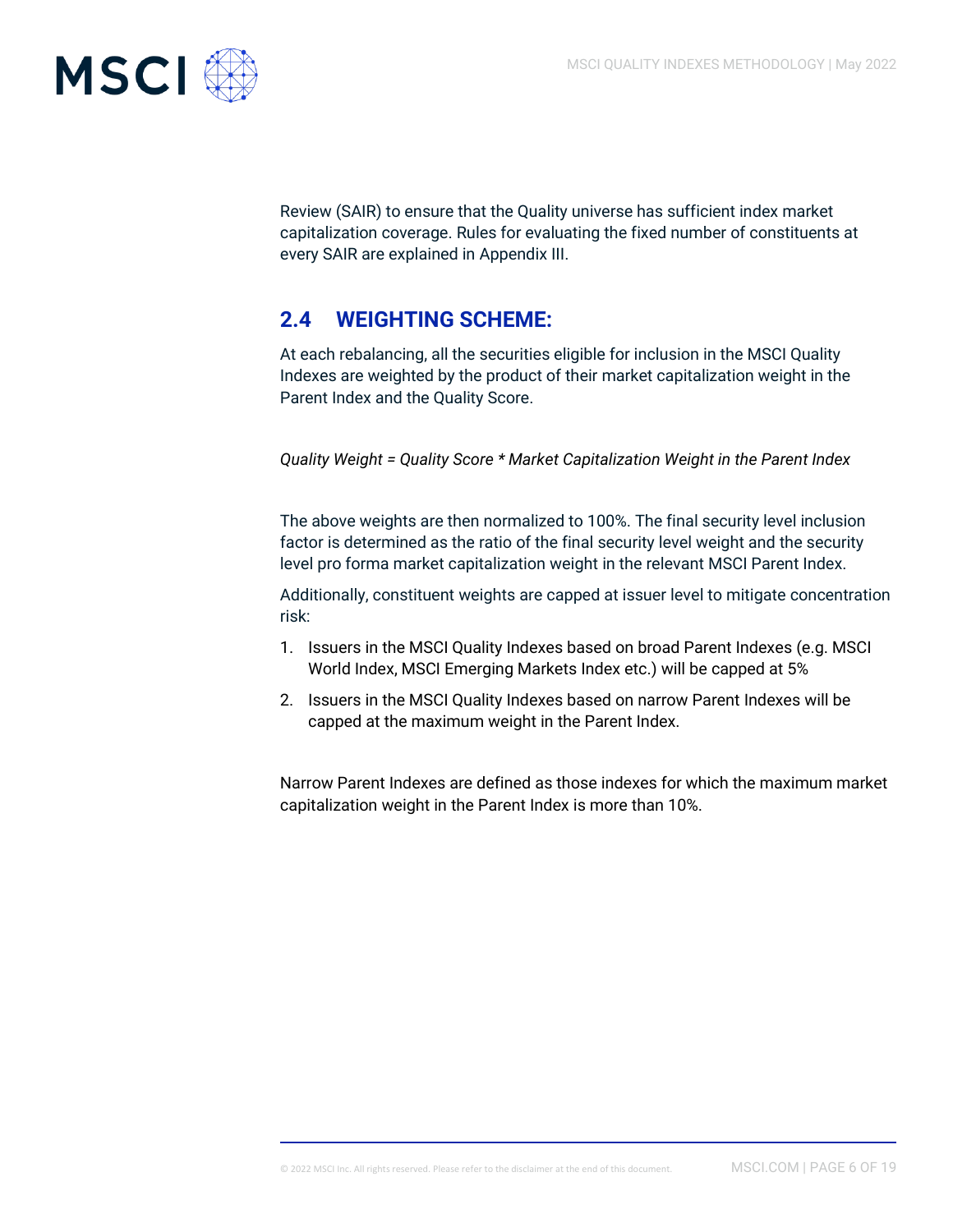

# **3 MAINTAINING MSCI QUALITY INDEXES:**

#### **3.1 SEMI-ANNUAL INDEX REVIEWS:**

The MSCI Quality Indexes are rebalanced on a semi-annual basis, usually as of the close of the last business day of May and November, coinciding with the May and November Semi-Annual Index Review of the MSCI Global Investable Market Indexes. Fundamental variables as of the end of April and October are used respectively. This approach aims to capture timely updates to Quality characteristics of the companies and coincides with the rebalancing frequency of the relevant MSCI Parent Indexes. The pro forma MSCI Quality Indexes are in general announced nine business days before the effective date.

#### **3.1.1 BUFFER RULES:**

To reduce Index turnover and enhance Index stability, buffer rules are applied at 20% of the fixed number of securities in the MSCI Quality Index.

For example, the MSCI World Quality Index targets 300 securities and the buffers are applied between rank 241 and 360. The securities in the MSCI Parent Index with a Quality rank at or above 240 will be added to the MSCI World Quality Index on a priority basis. The existing constituents that have a Quality rank between 241 and 360 are then successively added until the number of securities in the MSCI World Quality Index reaches 300. If the number of securities is below 300 after this step, the remaining securities in the Parent Index with the highest Quality Score rank are added until the number of securities in the MSCI World Quality Index reaches 300.

# **3.2 ONGOING EVENT RELATED CHANGES**:

The general treatment of corporate events in the MSCI Quality Indexes aims to minimize turnover outside of Index Reviews. The methodology aims to appropriately represent an investor's participation in an event based on relevant deal terms and pre-event weighting of the index constituents that are involved. Further, changes in index market capitalization that occur as a result of corporate event implementation will be offset by a corresponding change in the Variable Weighting Factor (VWF) of the constituent.

Additionally, if the frequency of Index Reviews in the Parent Index is greater than the frequency of Index Reviews in the MSCI Quality Index, the changes made to the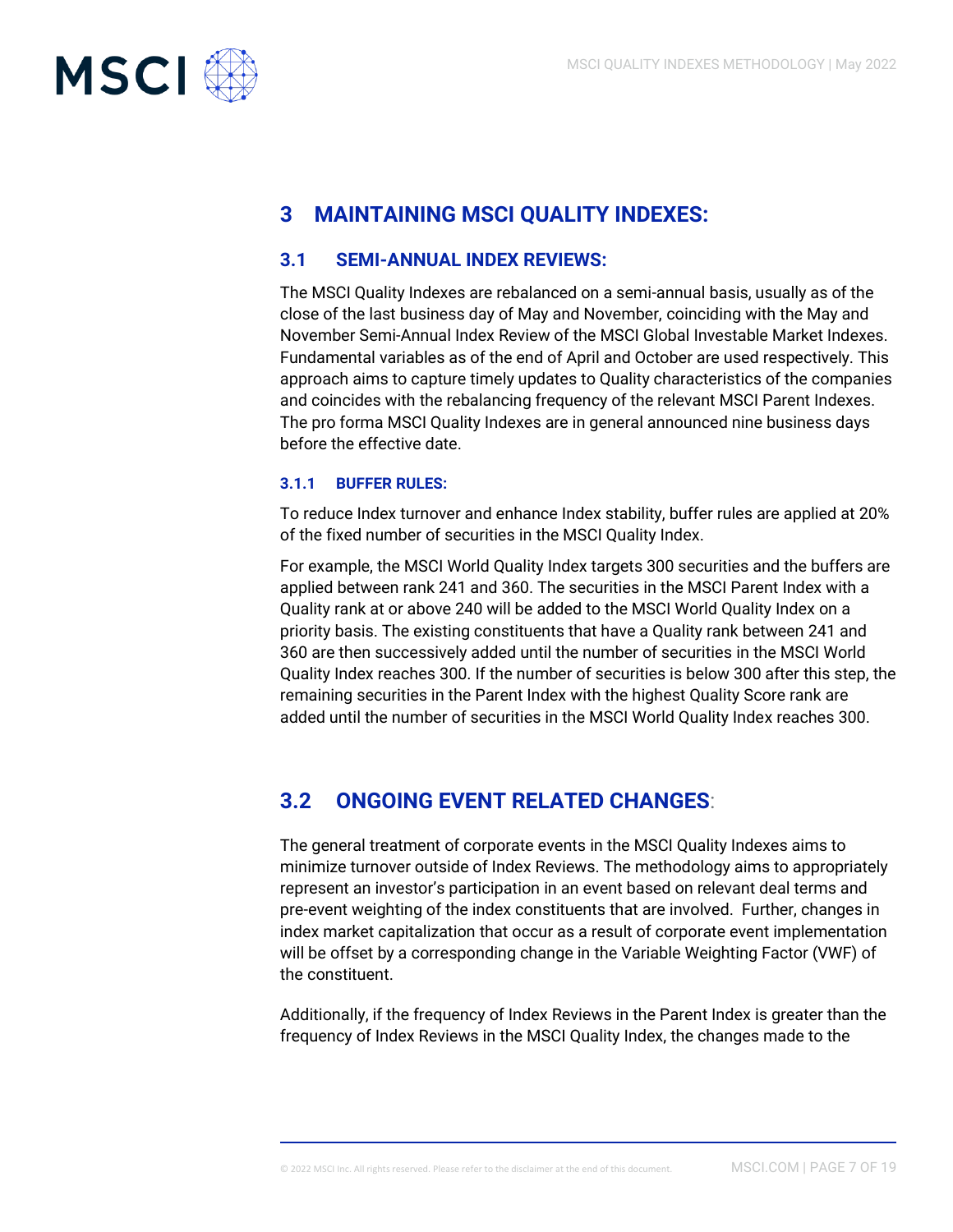

Parent Index during intermediate Index Reviews will be neutralized in the MSCI Quality Index.

The following section briefly describes the treatment of common corporate events within the MSCI Quality Indexes.

No new securities will be added (except where noted below) to the Index between Index Reviews. Parent Index deletions will be reflected simultaneously.

| <b>EVENT TYPE</b>                          | <b>EVENT DETAILS</b>                                                                                                                                                                                                                                            |
|--------------------------------------------|-----------------------------------------------------------------------------------------------------------------------------------------------------------------------------------------------------------------------------------------------------------------|
| New additions to the Parent Index          | A new security added to the Parent Index<br>(such as IPO and other early inclusions)<br>will not be added to the index.                                                                                                                                         |
| <b>Spin-Offs</b>                           | All securities created as a result of the<br>spin-off of an existing Index constituent<br>will be added to the Index at the time of<br>event implementation. Reevaluation for<br>continued inclusion in the Index will occur<br>at the subsequent Index Review. |
| <b>Merger/Acquisition</b>                  | For Mergers and Acquisitions, the<br>acquirer's post event weight will account<br>for the proportionate amount of shares<br>involved in deal consideration, while cash<br>proceeds will be invested across the<br>Index.                                        |
|                                            | If an existing Index constituent is acquired<br>by a non-Index constituent, the existing<br>constituent will be deleted from the Index<br>and the acquiring non-constituent will not<br>be added to the Index.                                                  |
| <b>Changes in Security Characteristics</b> | A security will continue to be an Index<br>constituent if there are changes in<br>characteristics (country, sector, size<br>segment, etc.) Reevaluation for continued<br>inclusion in the Index will occur at the<br>subsequent Index Review.                   |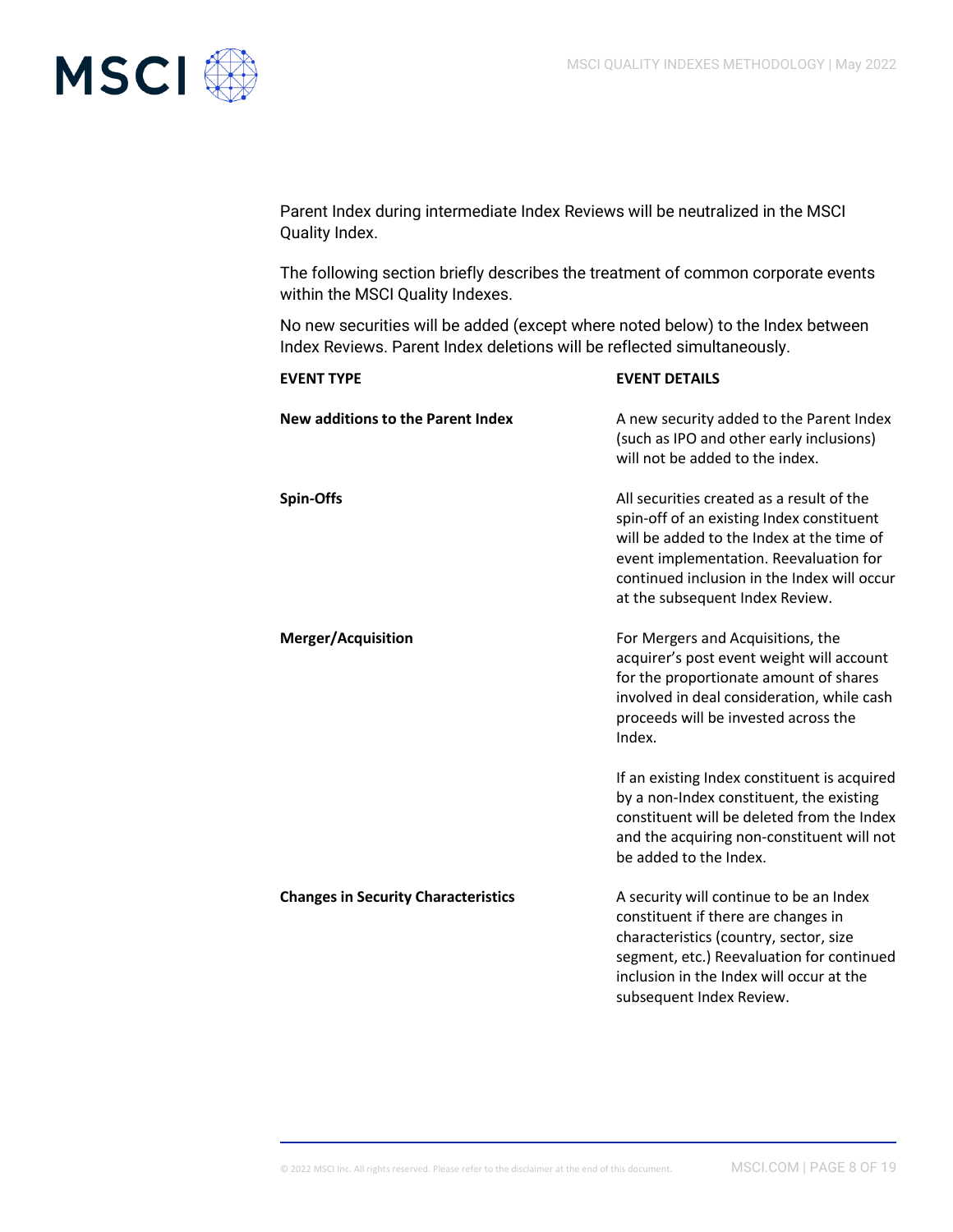

Further detail and illustration regarding specific treatment of corporate events relevant to this Index can be found in the MSCI Corporate Events Methodology book under the sections detailing the treatment of events in Capped Weighted and Non-Market Capitalization Weighted indexes.

The MSCI Corporate Events methodology book is available at: <https://www.msci.com/index-methodology>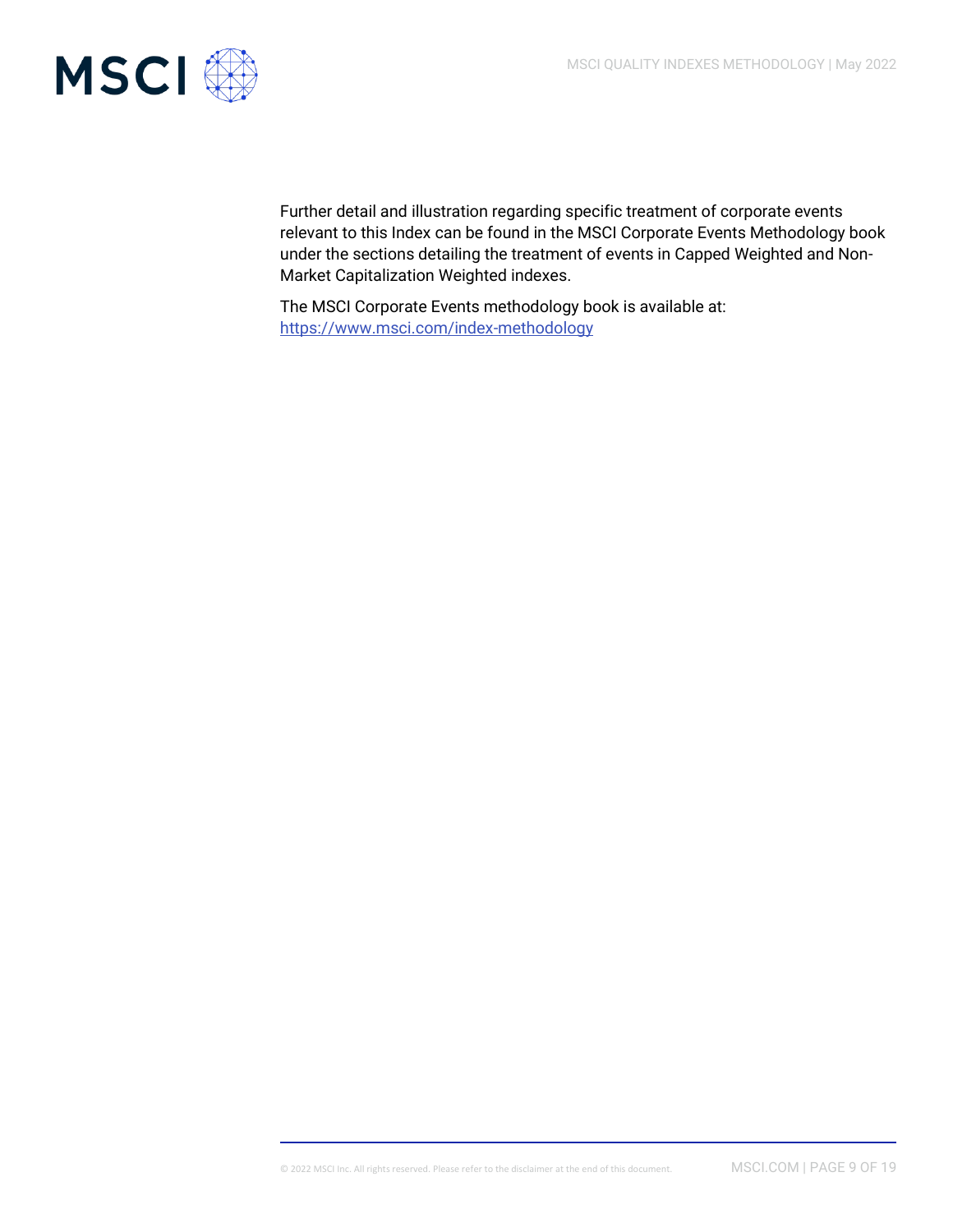

# **Appendix**

# **APPENDIX I: CALCULATION OF FUNDAMENTAL VARIABLES**

| <b>Fundamental</b><br><b>Variable</b> | <b>Calculation Details</b>                                                                                                                                                                                |
|---------------------------------------|-----------------------------------------------------------------------------------------------------------------------------------------------------------------------------------------------------------|
| <b>Return on Equity</b><br>(ROE)      | (ROE) is calculated using the trailing 12 month earnings per share figure and<br>latest book value per share<br>$ROE = \frac{Training\ 12\,month\,earnings\,per\,share}{Latest\,Book\,Value\,Per\,Share}$ |
| Debt to Equity(D/E)                   | Debt to Equity is calculated using the latest fiscal year Total Debt and Book<br>Value<br>$D/E = \frac{Total\;Debt}{Roob\;Vole}$                                                                          |
| <b>Earnings Variability</b>           | Earnings Variability is defined as the standard deviation of y-o-y earnings per<br>share growth over the last five fiscal years                                                                           |

For more details on the fundamental data, please refer to the MSCI Fundamental Data Methodology [\(https://www.msci.com/index-methodology\)](https://www.msci.com/index-methodology)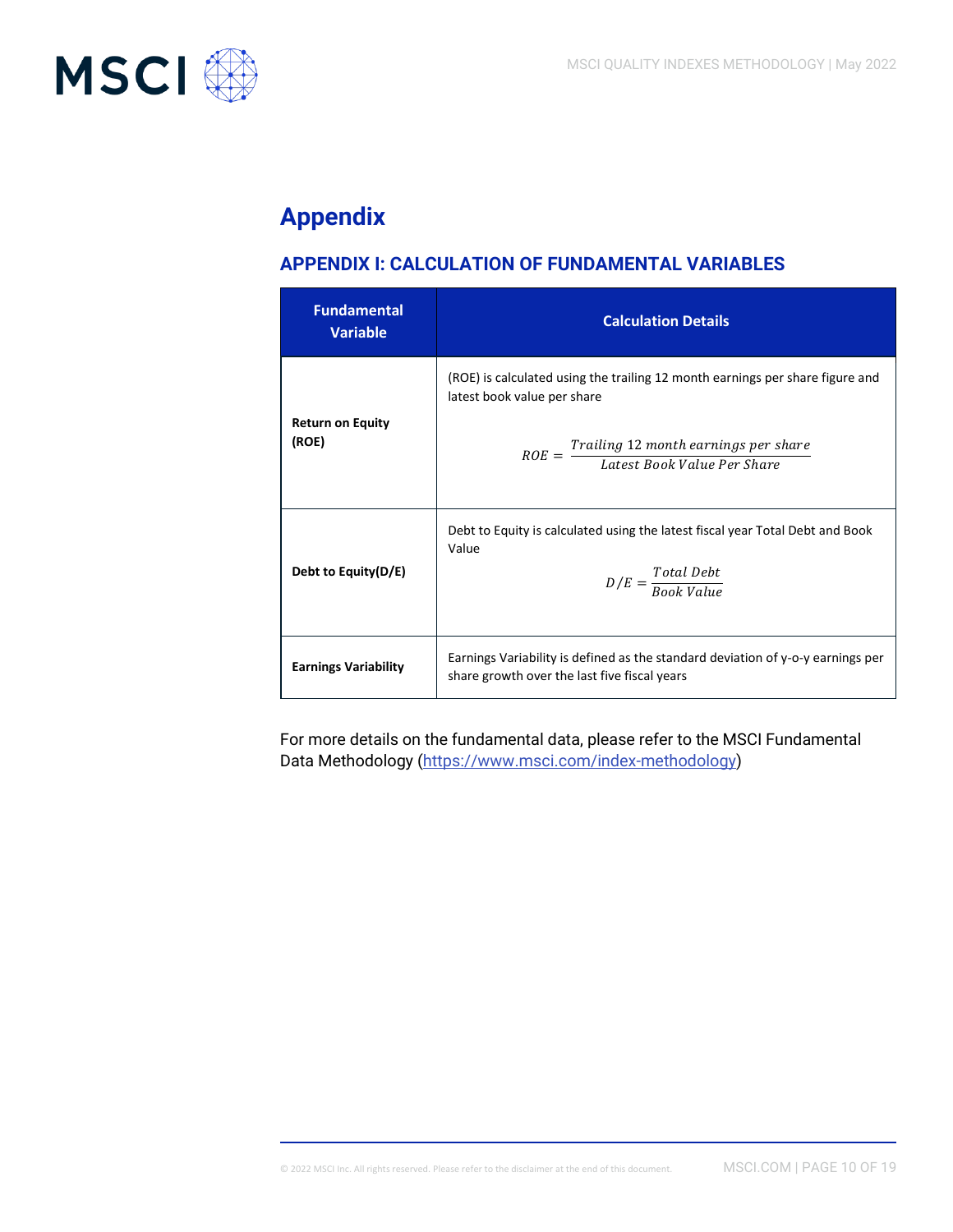

# **APPENDIX II: QUALITY Z-SCORE COMPUTATION**

Computation of the Quality Z-Score also depends on the availability of fundamental variables as described below:

| Case   | <b>Detail</b>                                                                  | <b>Action</b>                                                                                                                       |  |
|--------|--------------------------------------------------------------------------------|-------------------------------------------------------------------------------------------------------------------------------------|--|
| Case 1 | ROE is missing                                                                 | If ROE is missing, Composite Quality Z<br>Score is not calculated and the security<br>will not be part of the MSCI Quality<br>Index |  |
| Case 2 | Debt to Equity is missing, but<br>other two variables are<br>available         | Composite Quality Z Score is calculated<br>using ROE and Earnings Variability Z<br>Scores                                           |  |
| Case 3 | Earnings Variability is missing,<br>but other two variables are<br>available   | Composite Quality Z Score is calculated<br>using ROE & Debt to Equity Z Scores                                                      |  |
| Case 4 | Debt to Equity and Earnings<br>Variability are missing but ROE<br>is available | Composite Quality Z Score is not<br>calculated and the security will not be<br>part of the MSCI Quality Index                       |  |
| Case 5 | All three variables are missing                                                | Security will not be part of the MSCI<br><b>Quality Index</b>                                                                       |  |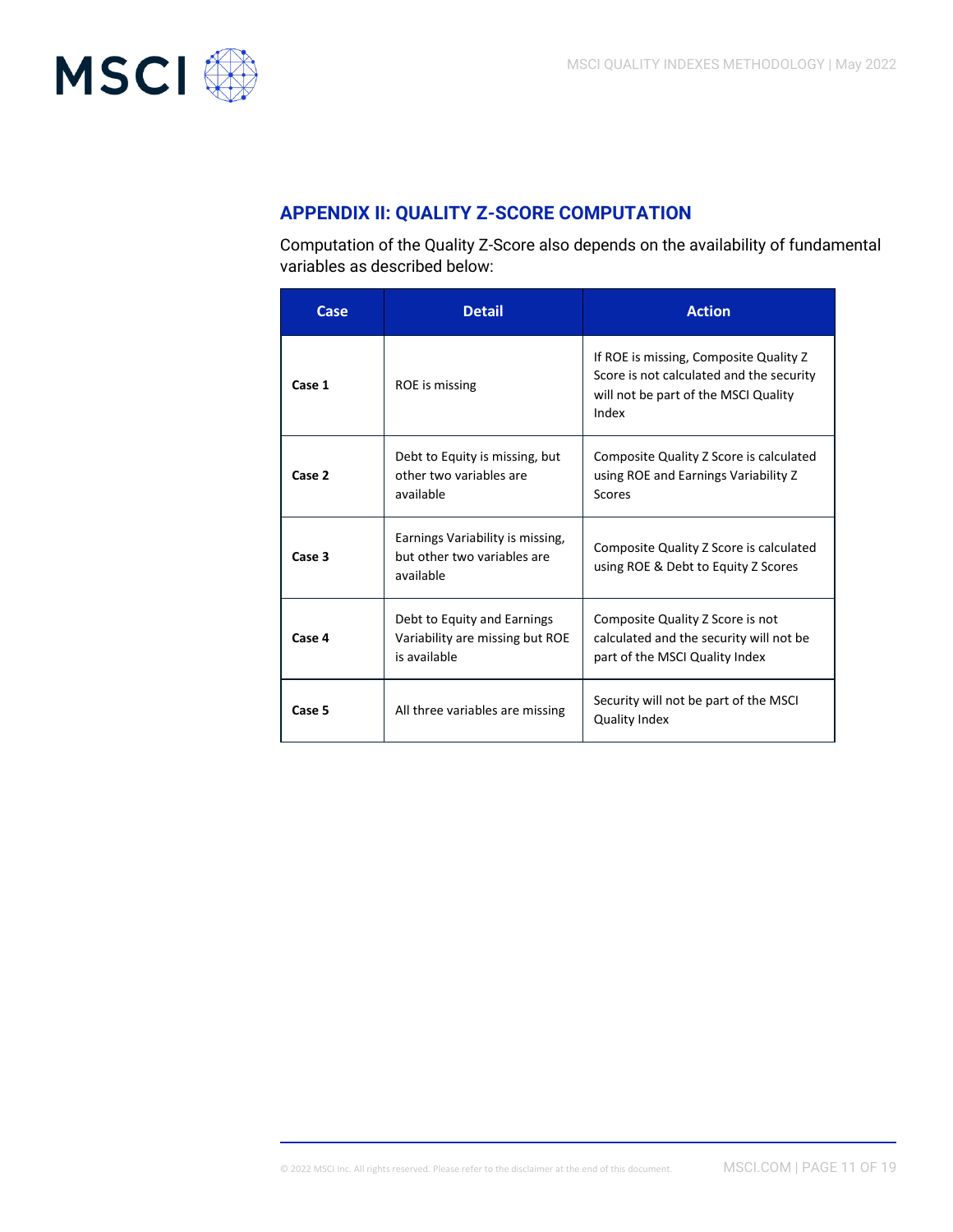

### **Appendix III: Rules to Determine Fixed Number of Securities at Initial Construction and in Ongoing Rebalancing**



#### **Algorithm to Determine Fixed Number of Securities at Initial Construction**

#### MSCI Quality Indices Initial Construction as of 1 June, 2012

| <b>Region</b> |      | Parent Num Sec Num Sec for 30% Mcap | <b>Final Num Sec</b> |       | <b>Mcap Coverage Num Sec Coverage</b> |
|---------------|------|-------------------------------------|----------------------|-------|---------------------------------------|
| <b>ACWI</b>   | 2448 | 479                                 | 500                  | 31.3% | 20.4%                                 |
| World         | 1629 | 291                                 | 300                  | 31.1% | 18.4%                                 |
| <b>EM</b>     | 820  | 187                                 | 200                  | 32.8% | 24.4%                                 |
| Europe        | 448  | 102                                 | 125                  | 39.0% | 27.9%                                 |
| <b>USA</b>    | 605  | 114                                 | 125                  | 32.3% | 17.7%                                 |

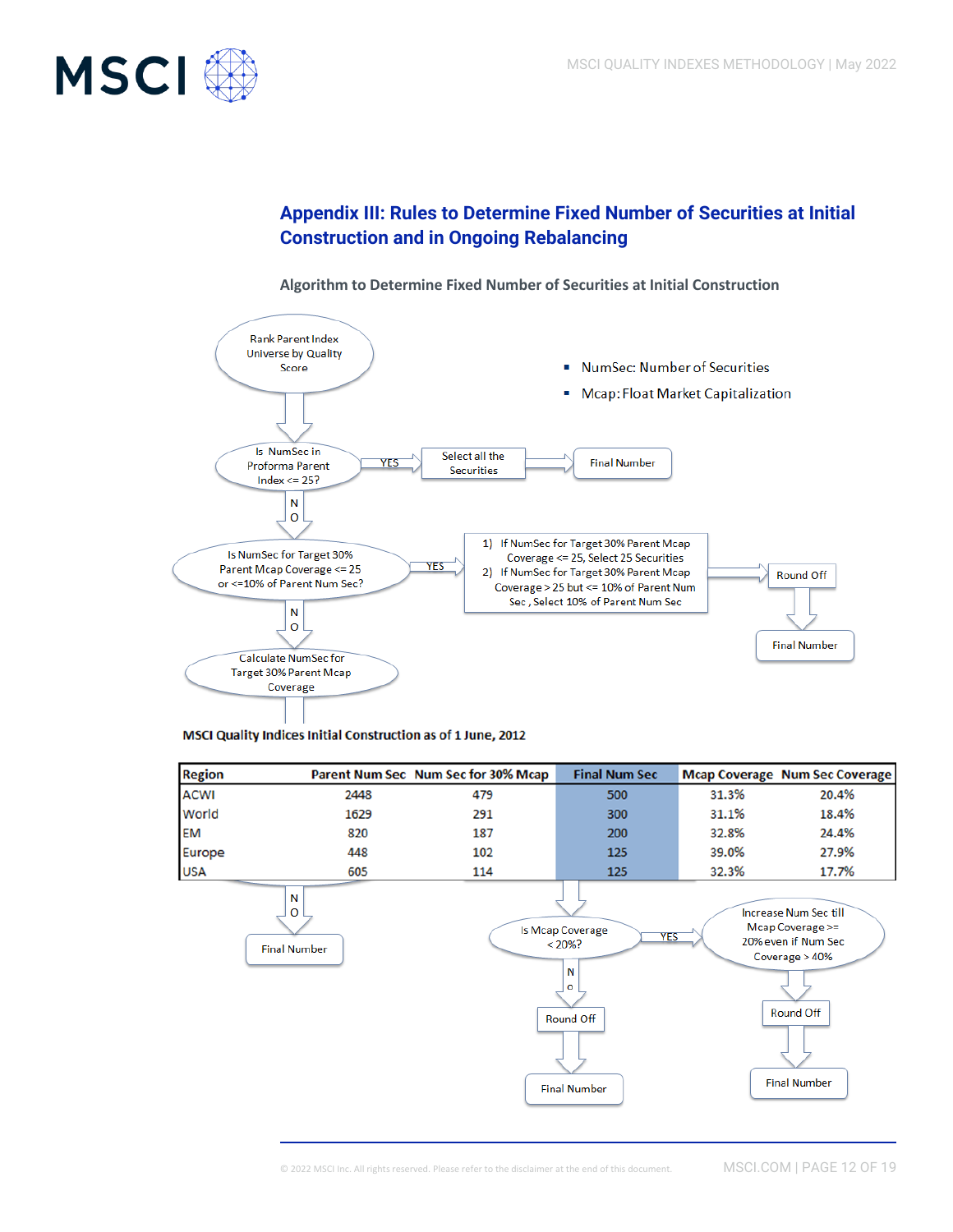

#### **Algorithm to reevaluate Fixed Number of Securities at Semi Annual Rebalancing**

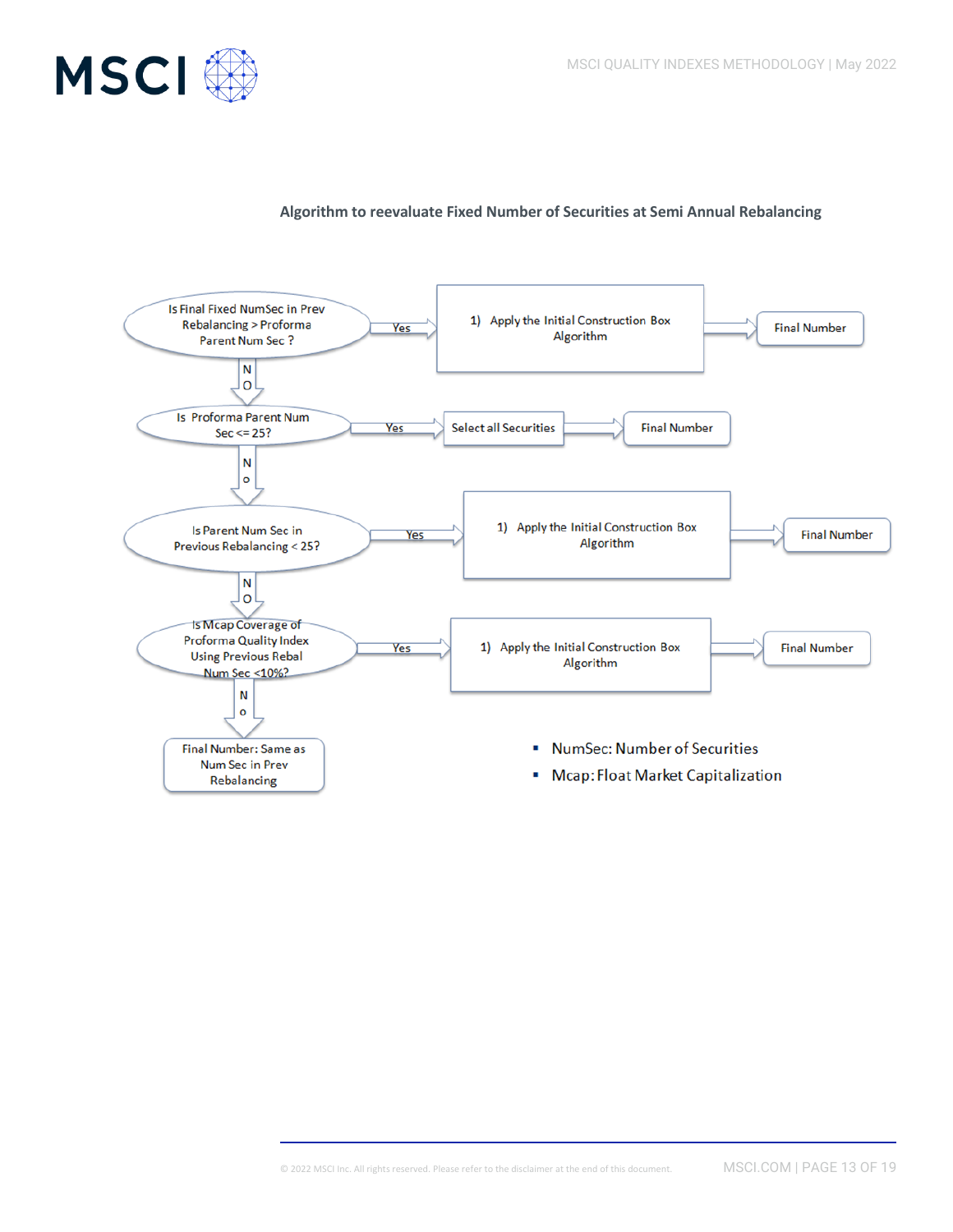

### **Appendix IV: Issuer Weight Capping**

For Broad Regional/Country Indexes issuer weight is capped at 5%. For other narrow Country/Regional Indexes issuer weight is capped at a maximum of 10% and maximum issuer weight in the Parent Index.

Cap for narrow Country/Regional Indexes = max (10%, maximum issuer weight in the Parent Index)

For the following broad regional Quality Indexes, the issuer weight is capped at 5%:

- 1. MSCI ACWI Quality Index
- 2. MSCI World Quality Index
- 3. MSCI EM Quality Index
- 4. MSCI Europe Quality Index
- 5. MSCI USA Quality Index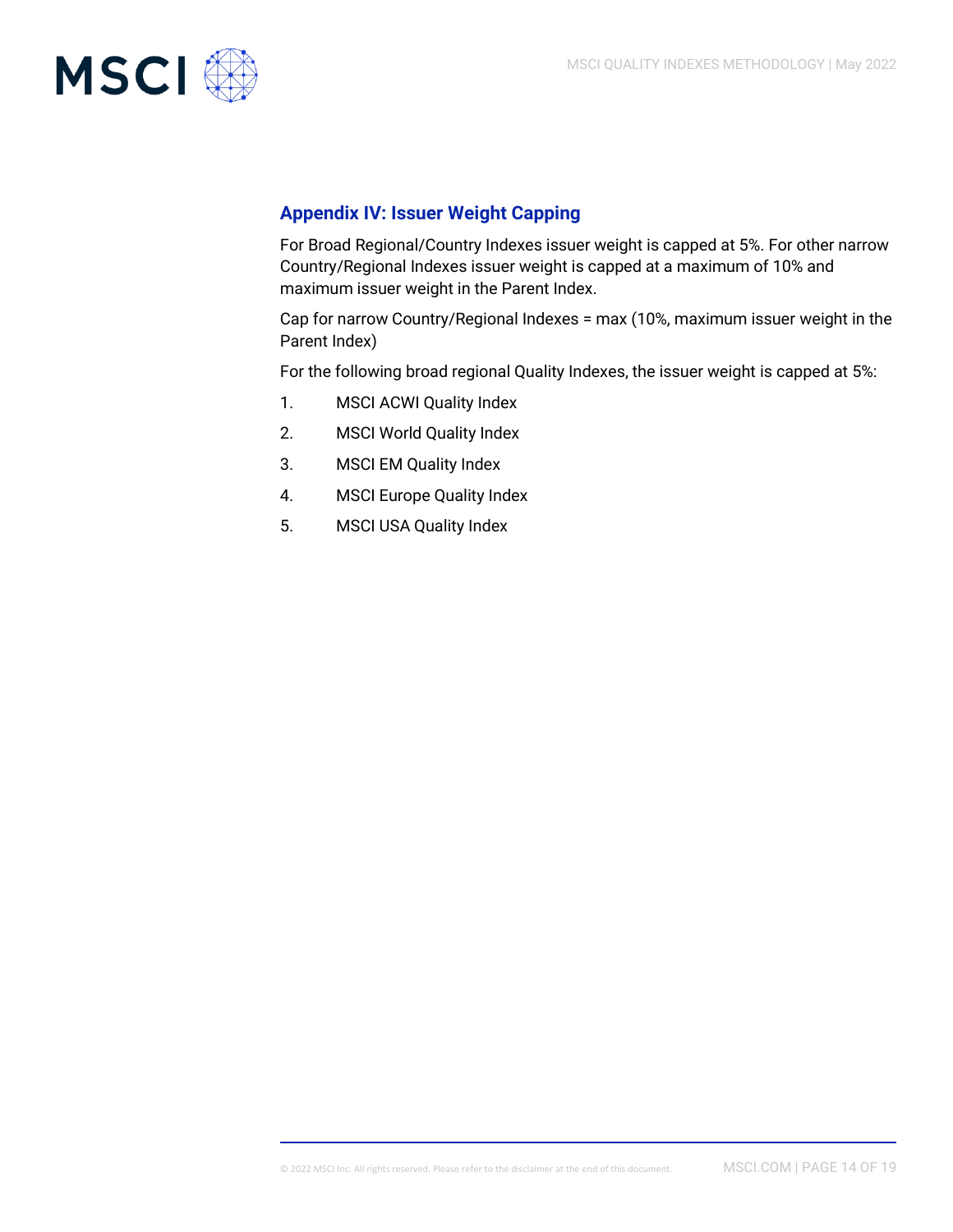

### **Appendix V: Constructing MSCI Quality Tilt Index**

The MSCI Quality Tilt Indexes aim to reflect the performance of a Quality strategy with high investment capacity. The MSCI Quality Tilt Indexes are created by including all the constituents in the Parent Index and tilting the market capitalization weights of securities, based on Quality Score. By comparison, the MSCI Quality Indexes are constructed by selecting a set number of securities from the underlying Parent Index with an aim to emphasize the Quality factor.

The MSCI Quality Tilt Index includes all the existing constituents of underlying Parent Index for which Quality Scores are available. Please refer to Appendix II for further details on Quality Score computation. The MSCI Quality Tilt Index follows the same weighting scheme as the MSCI Quality Index. Please refer to Section 2 for further details on weighting scheme. The MSCI Quality Tilt Index follows the same rebalancing schedule and corporate events treatment as the MSCI Quality Index and as described in Section 3.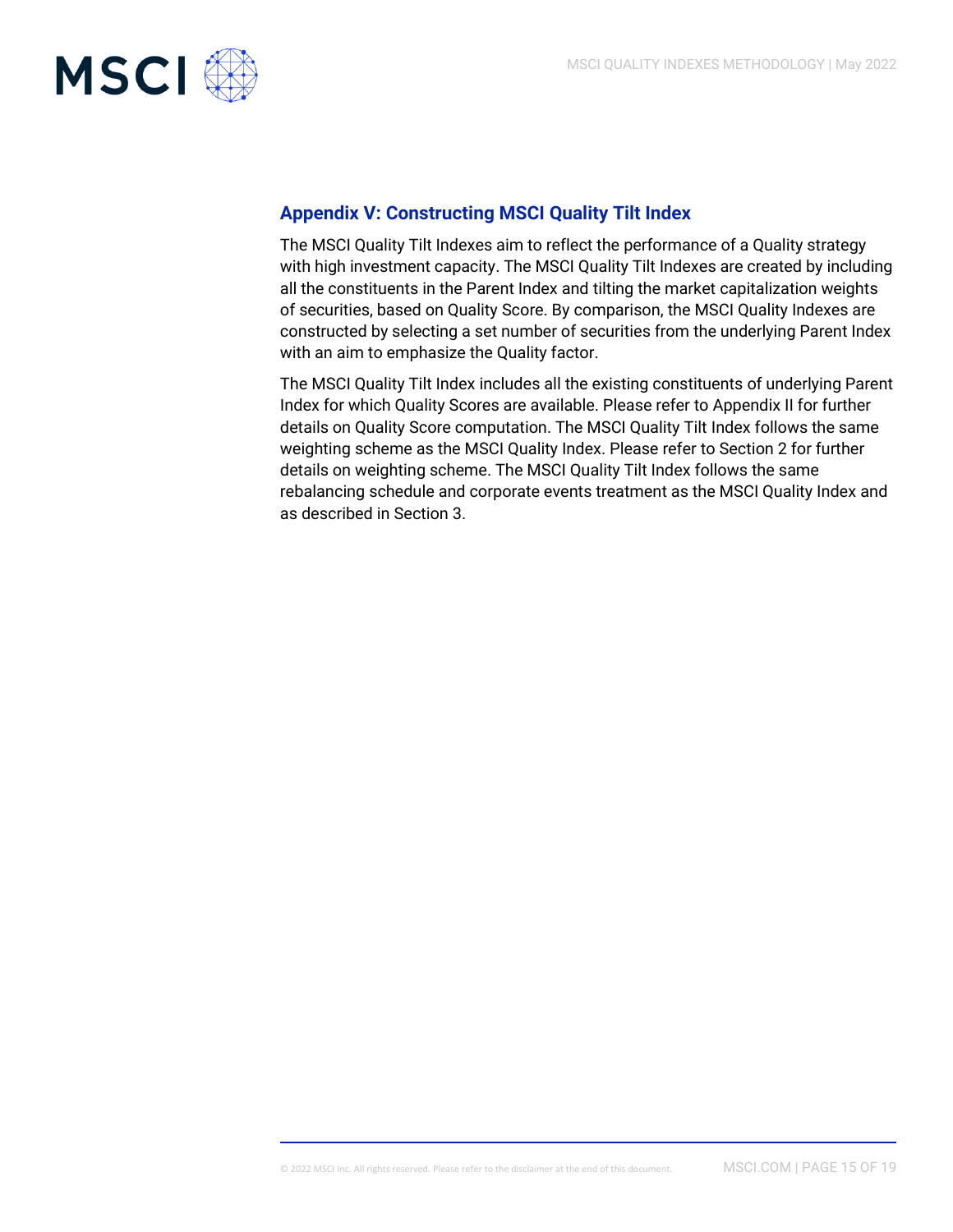

### **Appendix VI: Constructing MSCI Sector Neutral Quality Index**

The MSCI Sector Neutral Quality Index aims to reflect the performance of securities that exhibit stronger quality characteristics relative to their peers within the same GICS® sector. They are constructed by using the Quality Score that is computed within the sector.

#### **Calculating the sector-relative quality score**

The "composite quality z-score" for each security is first computed as described in the section 2.2. A sector-relative quality score is then derived from the composite quality z-score. It is arrived at by standardizing the composite quality z-score within each sector. The sector-relative quality scores are winsorized at +/- 3.

The Quality Score is then computed from the sector-relative quality score as follows:

*Quality Score* = 
$$
\begin{cases} 1 + Z_{\perp}rel_{T}^{i}, & Z_{\perp}rel_{T}^{i} \ge 0 \\ \left(1 - Z_{\perp}rel_{T}^{i}\right)^{-1}, & Z_{\perp}rel_{T}^{i} < 0 \end{cases}
$$

Where  $Z_{\perp} rel_{T}^{i}$  is the sector-relative quality score determined in the previous step.

#### **Sector neutral weighting**

The selection of securities for inclusion in the index and the index weighting is done as described in Section 2 using the Quality Score computed as mentioned in the above step. These weights are then updated to implement sector neutrality i.e., the weight of each sector in the MSCI Sector Neutral Quality Index is equated with the weight of that sector in the Parent Index at the rebalancing. This is done by normalizing the weights of the constituents within each sector to reflect the Parent Index sector weight. If no securities are selected from any particular sector(s) of the Parent Index to the MSCI Sector Neutral Quality Index during rebalancing, the proforma weight of that sector in the Parent Index will be re-distributed amongst remaining sectors of the MSCI Sector Neutral Quality Index.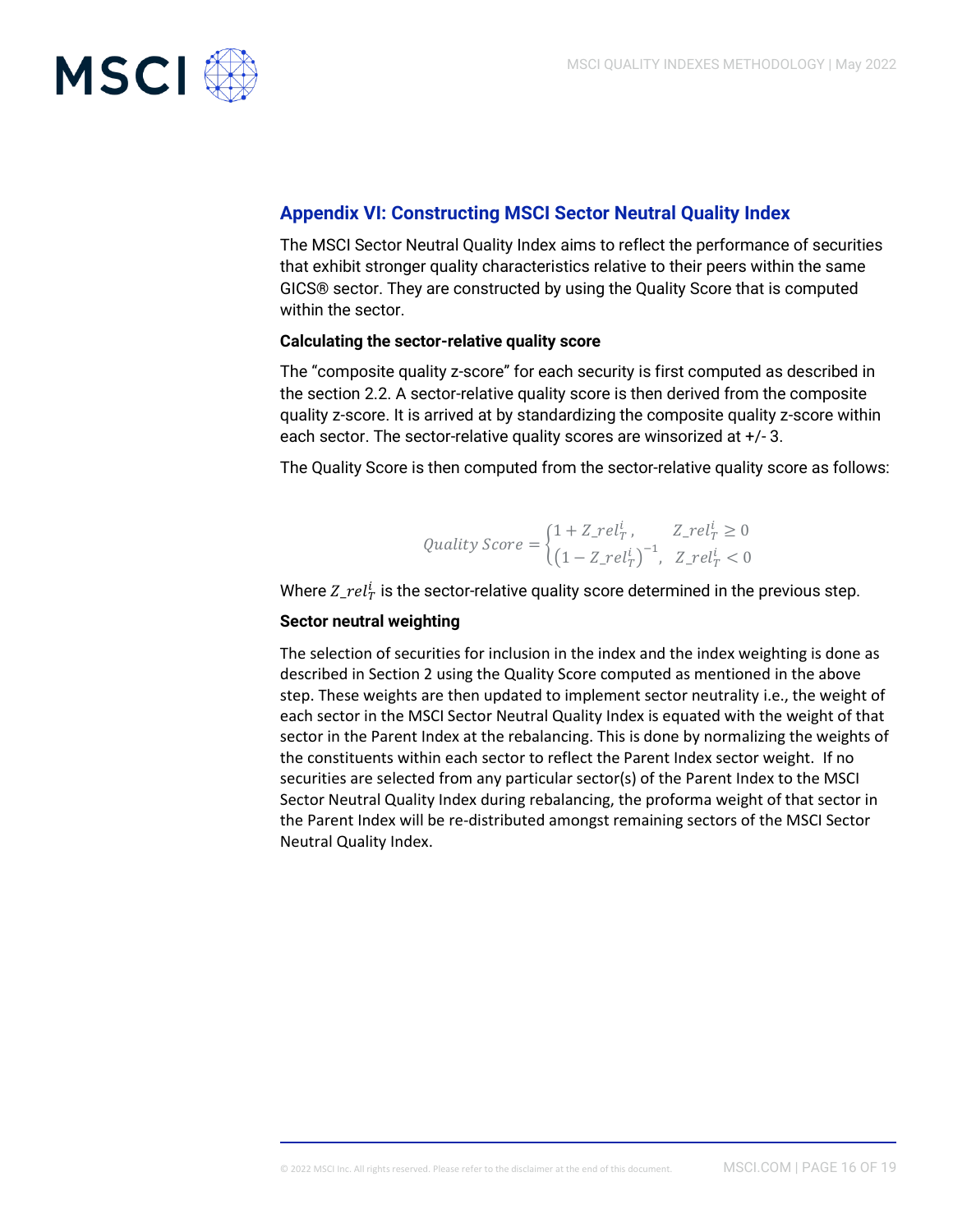

#### **The following sections have been modified since March 2014:**

- Update of the introduction of the MSCI Quality Indexes
- Addition of Appendix V containing methodology details of MSCI Quality Tilt Index

#### **The following sections have been modified since June 2014:**

- Update of the introduction of the MSCI Quality Indexes
- Addition of Appendix VI containing methodology details of MSCI Sector Neutral Quality Index

#### **The following sections have been modified since August 2014:**

• Appendix V in the previous version of the methodology book describing the Corporate Events treatment has been deleted. The details on the Corporate Events treatment are now included in Section 3.2.

#### **The following sections have been modified as of May 2022:**

• Update of the Appendix VI to clarify the index treatment when no securities from any particular sector(s) from the Parent Index are eligible to be added to the MSCI Sector Neutral Quality Index.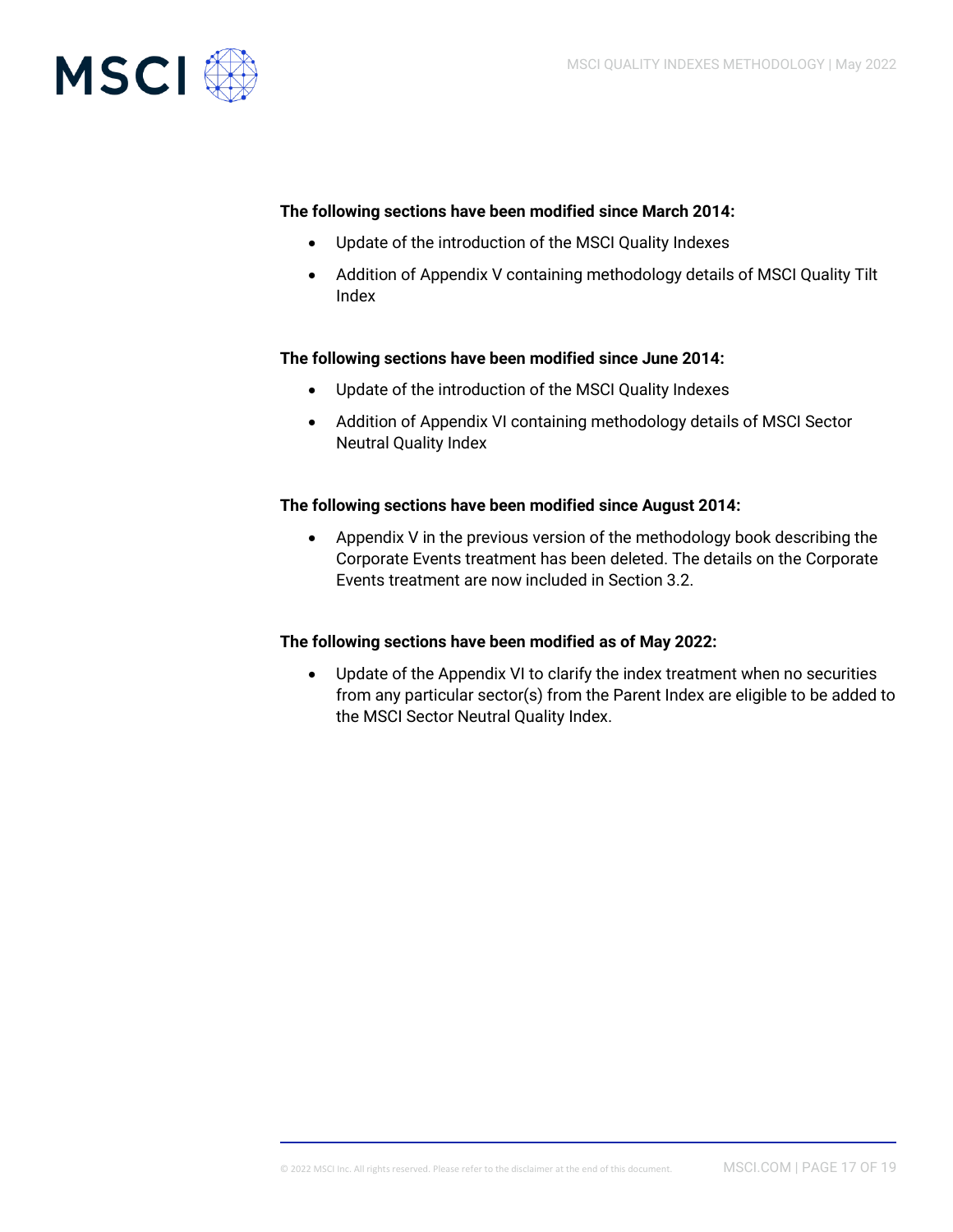

# **Contact us**

#### **AMERICAS**

|  |  |  |  |  |  |  |  | clientservice@msci.com |
|--|--|--|--|--|--|--|--|------------------------|
|--|--|--|--|--|--|--|--|------------------------|

| Americas        | 1888 588 4567 *  |
|-----------------|------------------|
| Atlanta         | + 1 404 551 3212 |
| Boston          | +1 617 532 0920  |
| Chicago         | +13126750545     |
| Monterrey       | +52 81 1253 4020 |
| <b>New York</b> | +12128043901     |
| San Francisco   | + 1 415 836 8800 |
| São Paulo       | +55 11 3706 1360 |
| Toronto         | +14166281007     |

#### **EUROPE, MIDDLE EAST & AFRICA**

| Cape Town | +27 21 673 0100   |
|-----------|-------------------|
| Frankfurt | +49 69 133 859 00 |
| Geneva    | +41 22 817 9777   |
| London    | +44 20 7618 2222  |
| Milan     | +39 02 5849 0415  |
| Paris     | 0800 91 59 17 *   |

#### **ASIA PACIFIC**

| <b>China North</b> | 10800 852 1032 *      |
|--------------------|-----------------------|
| China South        | 10800 152 1032 *      |
| Hong Kong          | +852 2844 9333        |
| Mumbai             | +91 22 6784 9160      |
| Seoul              | 00798 8521 3392 *     |
| Singapore          | 800 852 3749 *        |
| Sydney             | +61290339333          |
| Taipei             | 008 0112 7513 *       |
| Thailand           | 0018 0015 6207 7181 * |
| Tokyo              | + 81 3 5290 1555      |

# **ABOUT MSCI**

MSCI is a leader provider of critical decision support tools and services for the global investment community. With over 50 years of expertise in research, data and technology, we power better investment decisions by enabling clients to understand and analyze key drivers of risk and return and confidently build more effective portfolios. We create industry-leading research-enhanced solutions that clients use to gain insight into and improve transparency across the investment process.

The process for submitting a formal index complaint can be found on the index regulation page of MSCI's website at: [www.msci.com/index-regulation](https://www.msci.com/indexregulation)

To learn more, please visit [www.msci.com.](http://www.msci.com/)

 $* =$  toll free